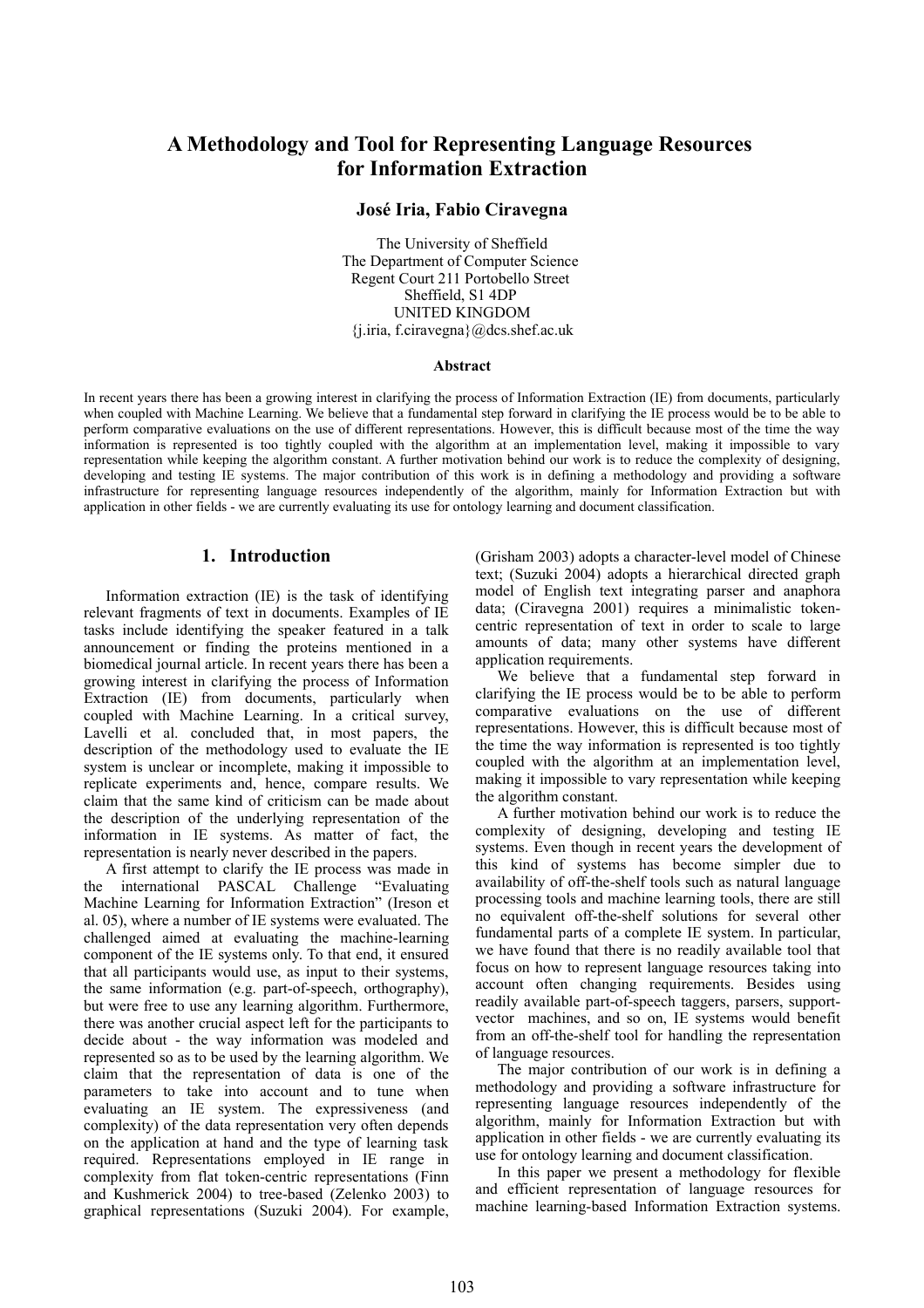We also describe the software framework that implements the methodology, which has been successfully used in the implementation of a number of statistical and rule induction methods described in the IE literature (Ciravegna 2001)(Finn 2004)(Yaoyong 2005), as well as our own methods. State-of-the-art results obtained by the best of those methods are presented and the advantages of using a flexible data representation are discussed.

## **2. A Methodology for Representing Language Resources for ML-based IE**

We have identified a number of requirements for the proposed methodology. Firstly, there should be clearly defined declarative methods for constructing and accessing the data representation to allow for changing the representation without having to modify the algorithm. Secondly, the methodology should promote clear separation of representation and the IE algorithm adopted for a given application. For that, it should be able to accommodate a wide range of levels of complexity of the representation, and it should provide means to represent different kinds of language resources (e.g., gazetteer lists, part-of-speech tags and parse trees, HTML or XML elements and structure, domain ontologies), on the other hand. Thirdly, the methodology should provide means for analysing the trade-off between memory/speed performance and the accuracy of the system. Finally, the methodology should, where possible, use Web and Semantic Web standards.

The methodology is concerned with three major problems: how to structure the data, how to instantiate the representation from given sources and how to access the representation for the purposes of the IE algorithm. The solutions proposed by the methodology are, respectively, specifying a representation model, wrapping of existing tools, and using graph walks .

### **2.1. Representation Model**

The representation model specifies the structure of the representation, therefore establishing its expressiveness (from the point of view of the algorithm). For a given IE task, the role of the user is to choose the most suitable representation model for that task from a space of possible models, according to the requirements of expressiveness and performance.. The space of possible models is given by all the supported ways to relate data elements. For example, a bag-of-words model for document classification does not require representing the adjacency between tokens, whereas most IE models do.

The representation model defines concepts (e.g. tokens) and their relations (e.g. syntactic or semantic dependencies). Type hierarchies (or ontologies) define the possible concepts and their possible relations.



*Figure 1: Depiction of part of a graphical representation typically used in ML-based IE*

#### **2.2. Building the Representation**

The data representation can be seen as an instantiation of the representation model for given data sources. A graph representation is most suited to support representation of structured data commonly used in NLP, e.g. parse trees; it is natural way to represent annotations (entity, relation and co-reference); it accommodates well semi-structured input formats, e.g. HTML; and ontologies are graph-like structures as well, so they can be easily merge into an uniform representation.

Nodes in the graph can either be content nodes or structure nodes. Content nodes just store data. Structure nodes do not store data but relate other nodes (both content a structure nodes). For example, in a simple model, a token may be modeled as a content node by storing its lexicalisation; or, in a more complex model, as a structure node by using it to relate three other content nodes: its lexicalization, its part-of-speech and its orthography.

Figure 1 depicts part of a graphical representation typically used in ML-based IE.

#### **2.3. Accessing the Representation**

The advantage of an uniform graphical representation is that access and querying, from the point of view of the leaning algorithm, can be standardized. This allows for declarative methods for accessing the representation.

The style of information access depends on the type of chosen representation. Access is organized around three concepts: graph walks, cost models for relation traversal and feature sensors.

A graph walk consists of a function operating over a set of nodes in the graph by posing conditions on the relation traversal. Graph walks are defined by a grammar that includes composition operators like set intersection, set union, node set replacement and walk repetition, which are built on primitive relation traversal operators.

The cost model specifies the cost of traversing relations. The result of applying a graph walk to a graph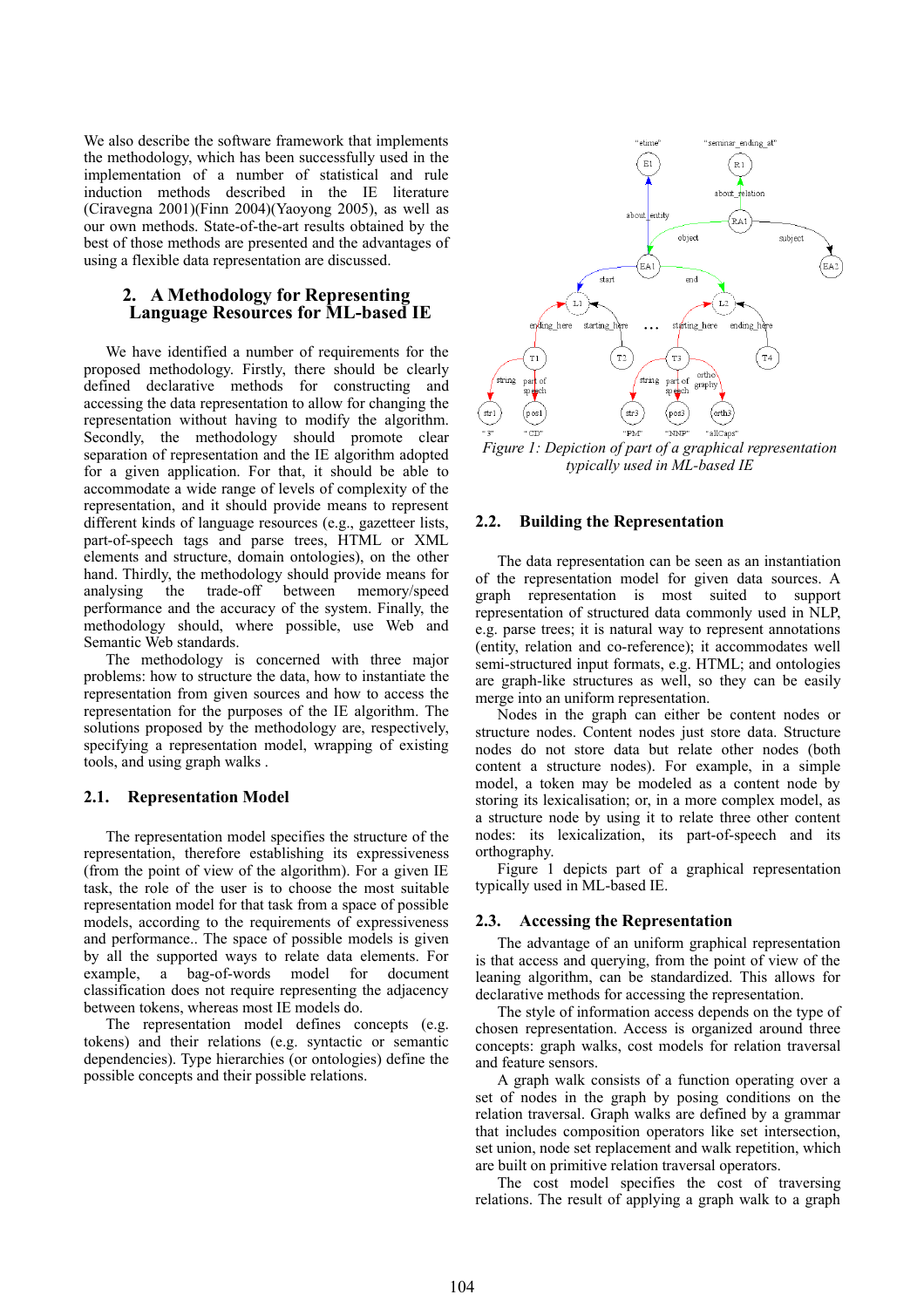(e.g. representing a text) is a set of sub-graphs matching the conditions on the relations.

Feature sensors are employed by learning algorithms to obtain features from the data representation. Sensors extensively use graph walks to access the graph structure and collect subgraphs that can be transformed into features in a number ways, according to the particular sensor used.

## **3. Runestone**

The described methodology has been fully implemented in a software framework called Runestone<sup>[1](#page-2-0)</sup>. Amongst the distinctive characteristics of Runestone are a clear separation between data representation and learning algorithm, complete parametrization available to user in a declarative way, in particular a user customizable representation model, and explicit mechanisms to adjust the memory/speed trade-off. The implementation satisfies the aforementioned requirements for the methodology. Thus, the tool provides the necessary means for assessing the impact of the chosen representation on the results obtained by the IE system, independently of algorithm adopted. The following details the current implementation.

In Runestone, the representation model is specified by means of a RDFS ontology. The interpretation of the ontology is straightforward: classes are node types in the representation; properties are edge types in the representation. The representation itself is implemented as a memory-optimized directed graph structure, as IE applications tend to require a lot of memory. Every node/relation in the graph is typed by one of the RDF classes/properties defined in the ontology that specifies the representation model.

Content nodes are uniquely identifiable by an URI that consists of a prefix that is the URI of its type appended by the content they store. Content nodes can therefore be retrieved via their unique identifier. Structure nodes have no such identifier for efficiency reasons – they can only be accessed via the content nodes they relate to using graph walks.

Runestone implements a plug-in architecture. Plug-ins, called "Runes", wrap existing tools to provide the data to instantiate the representation given the model. Currently we have implemented "NLP Runes", a set of wrappers to commonly used NLP tools.

walk expression: "start" ((AUGMENT^|REPLACE^) walk andor)?; walk andor: walk augre ((AND^|OR^) walk augre)\*; walk augre: repeatable edge ((AUGMENT^|REPLACE^) repeatable\_edge)\*; repeatable\_edge: (NUMBER (AUGMENT^|REPLACE^))? (TILDE)? EDGE | (LPAR! walk\_andor RPAR!);

## *Figure 2: the grammar for graph walks*

In Runestone, graph walks are implemented as a composition of sub-walks and canonical edge traversal operators. Figure 2 shows the grammar used to parse graph walk expressions which can be declaratively specified by the user to access the representation. Operators include set intersection (AND operator "&") and set union (OR operator "|") of output nodes, node set replacement (REPLACE operator ">") and augmentation (AUGMENT operator ">>"), and subwalk repetition (NUMBER operator). There is also a reverse traversal operator (TILDE operator "~") which allows the user to specify directed edges that are to be traversed in the opposite direction. The special keyword *start* evaluates to the set of input nodes to the walk. For example, let *token* be a token type and *token\_previous* and *token\_next* be two associated edge types defined in the representation model. The expression

start >>  $(5 \gg$  token next | 5 >> token previous)

will return a window of ten tokens around a node of type *token* when it is given as input. The keyword *start* evaluates to the input node, which will be augmented with the result of evaluating the subwalk that follows. That result will effectively be the set union of the result of evaluating two other subwalks. The first follows the *token\_next* relation five times, augmentation the set of intermediate nodes gathered as it traverses the graph; the second performs the exactly same operation but traversing *token\_previous* relation instead.

## **4. Experimental Results**

We have implemented the IE learning algorithm described in (Finn and Kushmerick 2004) (Li 05). We used Runestone together with the learning algorithm in order to very easily vary the representation used in order to study the behavior of the algorithm with different representations. Changing the representation involved only changing the representation model and the graph walk expressions in a declarative manner – no code change was required during the experiments.

Drawing from the lessons learned from our experimental study, we designed an IE system for comparison with the state-of-the-art. The experiments were performed using a standard benchmark datasets: the seminar announcements ("SA") corpus (Freitag 1998). SA consists of 485 seminar announcements from Carnegie Mellon University detailing upcoming seminars. Each seminar is annotated with slots speaker, location, starttime and end-time. The experiments use a random 50:50 split of the SA dataset. Care was taken to ensure the experiments were reproduced exactly as the original authors described them - see concerns about the comparability of experiments in IE in (Lavelli et al. 2004). Therefore, we used the same random 50:50 splits repeated ten times and and the exactly the same gazetteer as used by (Finn and Kushmerick 2004) in their experiments. The results are reported using the typical F1-measure. A predicted annotation is only considered to be a match if it strictly matches the human-annotated tag, both in terms of its type and its start and end offsets in the document. Concerning averaging of the scores, macro-averaged was

<span id="page-2-0"></span><sup>1</sup> Available for download at http://wit.shef.ac.uk/runestone